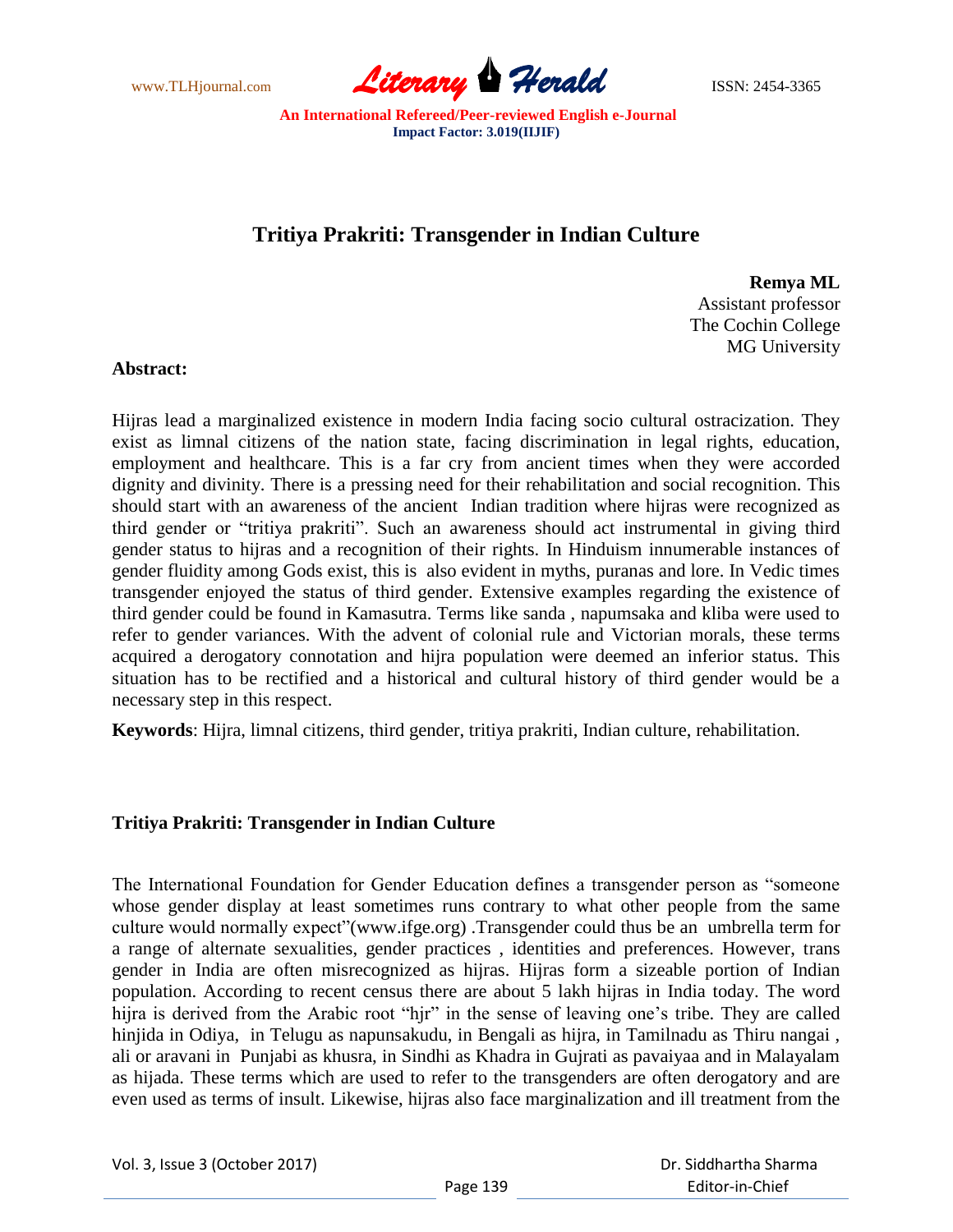

mainstream. They live on the fringes of society and are often mocked at and ridiculed. Though bills and rights are passed for their betterment, their position has not changed much. They have few employment opportunities and often eke out a living through extortion(forced payment through distorting life/ work), performing at ceremonies, begging and sex work. They are often at the receiving end of social prejudices. Violence at public spaces and home define their lot. They face extreme discrimination in healthcare, housing , education, employment and law. Kothis who are similar to hijras often refer to feminine men who take a passive role in sex. Hijras in India are often organized into groups or ghadaras with a guru and his group of followers are known as chelas. In some religious cults they practice castration and act as females. The sects that practice castration are often associated with Bahuchara mata, the patron god of transsexuals in India. Similar cults include worshippers of Renuka and Jogappas who worship Yellamma in Karnataka.

Hijras are recognized as third sex and are granted basic civil rights for every citizen. However, they often exist as limnal citizens of the nation state,i.e though they are citizens of the Indian state as per constitution; their citizenship rights are denied or challenged on a daily basis. In the absence of proper sex education and health care , the prevalence of AIDS is very high among them. With the Supreme court decision to re-criminalize homosexuality, there is a sharp increase of physical, psychological and sexual violence against them. They could be regarded as "sexual subaltern" of the nation state, a term propounded by Ratna Kapur in her work *Erotic Justice*. Hijras are sexual subaltern in the sense; they are discriminated and marginalized on account of their alternate sexual identity and orientation. This contemptuous social attitude against the hijras gets translated into their stereotyping and caricaturing in mainstream culture, literature and film.

There is an acute need for recognition and rehabitilation of hijras in the Indian scenario. This should start with an awareness of the rich Indian cultural tradition were alternate sexualities were acknowledged and accepted."vikruti evum prakriti", meaning diversity is human nature, as per Rig Veda, this was the hallmark of Indian culture where diverse sexualities and identities coexisted. Indian tradition identifies gender as fluid and tritiya prakriti or transgender identity and existence forms the woof and warp of Indian cultural tradition and Hinduism.

#### **Transgender in Hindu myth and religion**-

Innumerable instances of gender and sexual transformation among Gods occur in Hinduism. Bhakthi tradition holds that the soul or atman is genderless. The prime concept of siva-sakthi tradition underlies the androgyny of human nature. Godhead represented as Ardhanariswara, lays down transgender form of divine energy. No wonder, Ardhanariswara is regarded a patron saint of the transgender. The story of Mahavishnu being transformed to a celestial beauty , Mohini to entice demons and retrieve amruta is yet another instance. As the lore goes, Siva was captivated by the beauty of Mohini and the union of two lords led to the birth of Ayyappa, popularly known as Hariharaputra. In Krishna bakthi cult, male devotees identify themselves as women or gopis who love the male god, Krishna.

Aravan, a patron god of transgenders in India was married to Krishna who took the form of mohini to bless him with connubial bliss before he sacrificed his life for the victory of

|  |  | Vol. 3, Issue 3 (October 2017) |  |
|--|--|--------------------------------|--|
|--|--|--------------------------------|--|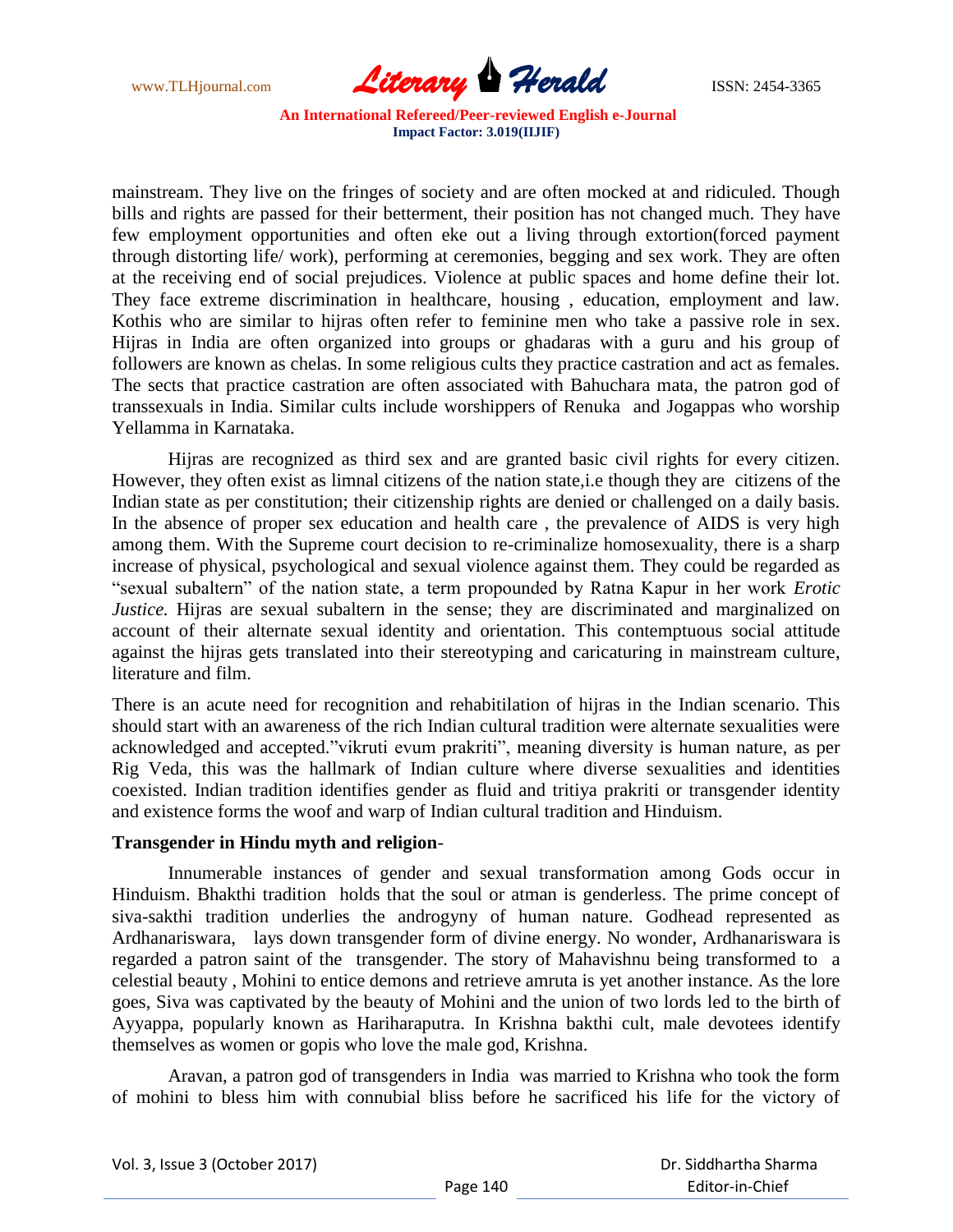www.TLHjournal.com **Literary Herald Herald ISSN: 2454-3365** 

pandavas. This event is commemorated in an eighteen- day festival held at Koovagom in Tamilnadu. As per the rituals, transgenders or arvanis dress up as brides lead by long festivities ending with the ritual burial of aravan , where transwoman mourn his death as widows. Bahuchara Mata is also a mother deity of transgenders in India. As per myth, Bahuchara mata cut off her breasts to save her honour when confronted by a bandit who tried to molest her. In penance, she asked the dacoit to cut off his genitals and worship her like a woman. As per another myth, Bahuchara Mata, asked her husband who had intercourse with men and behaved like a woman to give up his masculinity .As tradition many of her worshippers practice castration and chant songs in praise of her. There are many other deities connected with transgender like goddess Renuka in Maharashtra who is worshipped as Yellamma in Karnataka .Gadaadhara is worshipped as the combination of Radha and Krishna.The twin warrior gods of Chandi and Chamunda have a transgender form.Bhagavata devi is also considerd a goddess associated with crossdressing .

In Ramayana, when Rama embarked for his fourteen – year old exile, a group of his devotees followed him. On the river bank, Rama asked his followers , men and women to go back to their homes. When he arrived fourteen years later, he discovered that a band of transgender devotees had not moved from their place. Overwhelmed by their devotion, Rama conferred them power to give blessings on auspicious occasions like childbirth and marriages. It is quite a paradox that when gods who have transgender forms are worshipped and transgenders are deemed auspicious, they are still condemned by the mainstream society.

In Mahabharata Ahiravan or Aravan was ready to sacrifice his life for the victory of Pandavas,. Before death, he desired married life. Since no woman was ready to marry a man doomed to death, Krishna took the form of Mohini and married him. Aravan'ss sacrifice is commemorated at the festival of koovagom. Mahabharata also gives instances of divinity and dignity accorded to transgender. As per the story of Brihannala, Arjuna was transformed to a eunuch by the curse of celestial beauty, Urvashi. During the thirteenth year of his exile, he presented himself at the court of Virata as a transgender Brihannala, a dance teacher. The king

was pleased by his dance and musical skills and had it tested that he was truly feminine and did not have lust for woman. After the test, in a true Indian tradition the king treated him as a divine guest. He addressed Brihannala as "she" and asked his daughter to treat her like a queen. As the story of Shikandi goes, Amba who kills herself after pennce to revenge Bheeshma is reborn as Shikandini. King Drupada raises his daughter as a man and marries her off to a princess. He exchanges his sex with a Yaksha and becomes male. During the Mahabharata war he causes the death of Bheeshma , who refuses to fight a woman by being Arjuna's charioteer.

## **Tritiya prakriti in Vedic times**-

In Vedic times , the gender of human beings were divided into three categories- pums prakriti or male nature, stri prakriti or female nature and tritiya prakriti or third gender. Tritiya prakriti referred to individuals who had both male and female nature combined in them. Third gender was often the non reproductive category and they played an integral role in the balance of human society and nature. In Vedic times there were separate terminologies to refer to people of alternate gender. Third gender citizens were accorded dignity in Vedic times . They were neither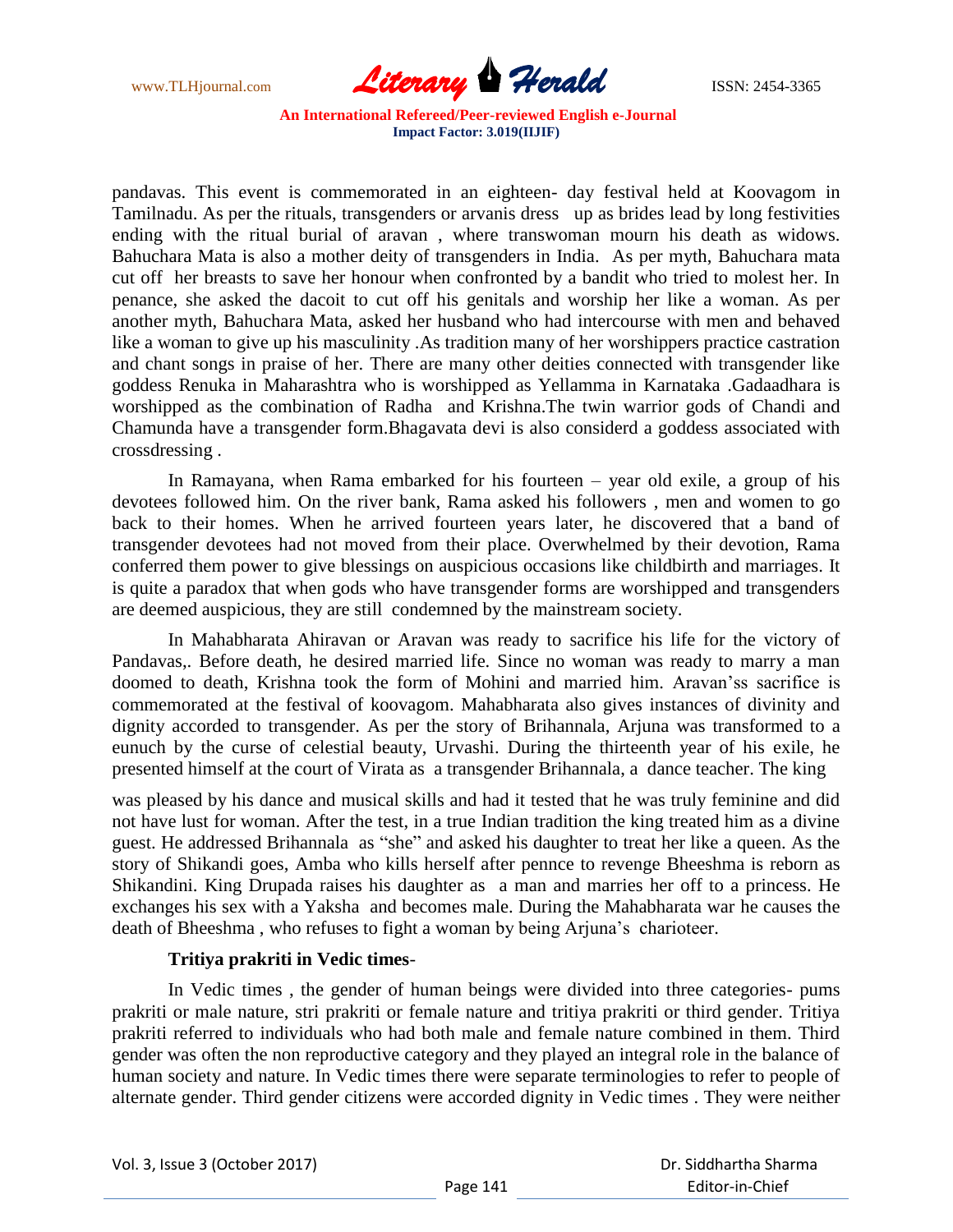

discriminated nor persecuted. They often had their own colonies and housing quarters and were employed in all types of professions.The common misconception that eunuchs existed in Vedic times is a fallacy associated with colonial advent. Vedic system was against self mutilation and castration was not practiced in Vedic times. Castration among servants and slaves was only introduced in the medieval Northern India during Islamic rule. The Sanskrit word "napumsaka" or "sanda" does not refer to eunuchs or has a derogatory meaning but it was used to classify alternate sexualities. The Sanskrit word "napumsaka" is used to refer to a man who has no taste for woman and could thus be used to refer to a homosexual man."Sanda" refers to third sex who combines in him qualities of male and female and thus could be considered half man and half woman. "Kliba" could refer to the non reproductive category. The word "eunuch" is of Greek origin and refers to homosexuals and castrated men. During the colonial period when India was under the yoke of British rule, homosexuals a nd transgenders were degraded to the level of criminal/ perverse other as per Victorian prudish standards. Hence vague and inappropriate terms like eunuch, neuter and impotent were used to refer to transgender.

## **Tritiya prakriti in Kama Sutra**

Kama sutra, which is considered a discourse in sexual arts, belongs to the kamashastra tradition. The work deals with the fulfillment of kama or desire, which is one of the four normative spiritual goals of life. The eighth and ninth chapters of second part of Kamasutra extensively refers to tritiya prakriti The author describes techniques by which male and female as well as third sex can perform fellatio.Many examples of gender bending could be found in this work.. "Napumsaka" could refer to gay men who are of two kinds according to whether their appearace is masculine or feminine.It makes reference to gay men or napumsaka who either liked feminine appearance and were proficient in arts and entertainment. It also refers to gay men who retained male appearace and took active role in sex.It also makes reference to " svairini" or liberated woman , who lives independently with herincome either with or without a female companion.

 "Sanda" belongs to the third gender category,who are believed to be half male and half female and they lived openly according to their transgender identity either as male to female or female to male. "kliba" referred to a non reproductive person who was chronically inter sexed or had their genitilia damaged. They were respected for their nonreproductive status and were kindly treated in Vedic times. The concept of trans woman also existed in ancient India. "pedi" in sangam literature refers to trans woman.

In Dharmashastra and Mahanirvana Tantra transgenders are not given inheritance to property but there were provisions for their being financially supported by their families. Their exclusion from property is on account of the fact that property rights are associated with the welfare of progeny, to appease ancestors, which these groups did not produce.

In ancient India transgender often worked as ministers, confidants, attendants and keepers of royal harem and enjoyed royal patronage. They were often proficient in arts and often served as performers, courtesans, barbers and masseurs. They were accepted and treated with respect and their diversity was acknowledged.